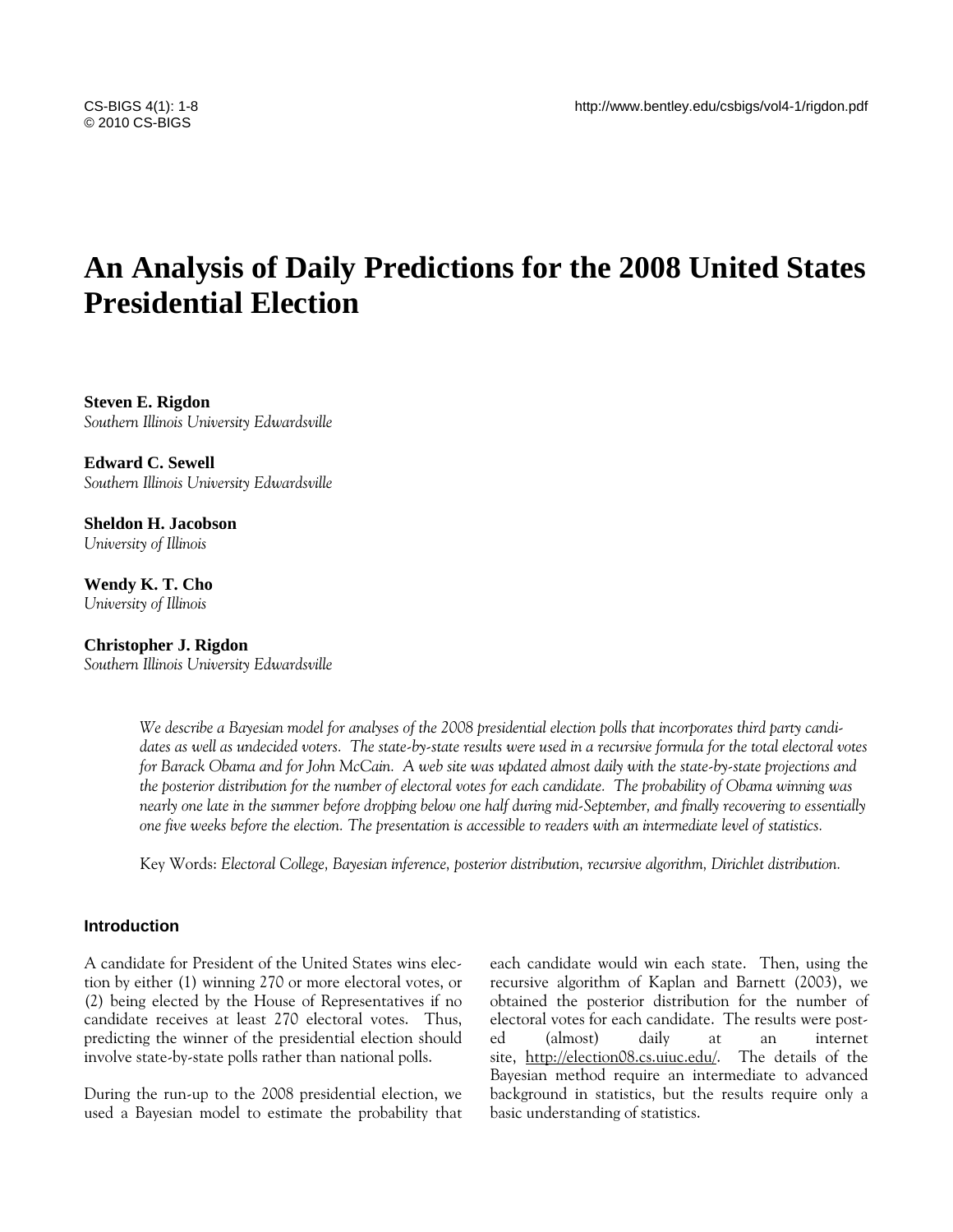Christensen and Florence (2008) proposed a model with similar purposes. Our model differs from theirs in a number of respects. First, our model accounts for undecided voters and third-party candidates, whereas Christensen and Florence assumed only two possible responses. Second, we studied five different swing scenarios among the undecideds. Third, we used the Kaplan-Barnett recursive algorithm to get the posterior distribution for the number of electoral votes. Christensen and Florence used simulation to get the posterior distribution, but simulation is not necessary since the exact posterior can be obtained.

Another popular web site was fivethirtyeight.com, run by Nate Silver, the noted baseball scholar. Silver studied the state by state polls, and created models for demographically similar states and how the changes in one state affect the other state. For example, a poll released in South Dakota would have implications for North Dakota and Montana, even on weeks when no polls were released in North Dakota or Montana. Our model treats states independently, using data from only one state at a time. Like Christensen and Florence (2008), Silver used simulation to estimate the number of electoral votes for each candidate.

We present our Bayesian model in the next section and the recursive algorithm for the posterior distribution is given in the section after that. The fourth section discusses the daily predictions that we made and posted on the web page, including a dynamic graph showing how the posterior changed over time. The last two sections discuss some of the most likely scenarios and an interesting tie scenario.

## **Bayesian Model**

 Polls taken in each state asked the subjects who they would vote for if the election were held today. Subjects then responded with Obama, McCain, a third party candidate, or undecided (or refuse to answer). We thus considered a multinomial model with these four categories. We have combined all third-party candidates together into one category. If there were a third-party candidate with a reasonable chance of winning a state, we would have had to give that candidate an extra category, but in 2008, there were no third party candidates polling more than about 4% in any state. We called the fourth category "Undecided" even though some subjects may have made up their minds, but refused to answer, and we called the members of this category "undecideds."

The observed polling data in each state therefore consists of a vector **X** that has a multinomial distribution, which

we write  $MULT(n, p_1, p_2, p_3, p_4)$ ; here,  $p_i$  is the probability that a subject responds with category *i*, and *n* is the sample size. The probabilities must sum to one; that is  $p_1+p_2+p_3+p_4=1$ . The conjugate prior for the multinomial is the Dirichlet, which for four dimensions has probability density function

 $(f (p_1, p_2, p_3, p_4) = c p_1^{b_1-1} p_2^{b_2-1} p_3^{b_3-1} p_4^{b_4-1}, p_i \ge 0, p_1 + p_2 + p_3 + p_4 = 1,$ where  $c = \Gamma(\sum b_i)/\prod \Gamma(b_i)$ . Marginal distributions of two or more *pi 's*'s are Dirichlet and the marginal of a single  $p_i$  is a beta distribution with parameters  $b_i$  and  $S - b_i$ , where  $S = \sum b_k$ .

For the Dirichlet distribution, the expected value and variance are *b b*

$$
E(p_i) = \frac{b_i}{S}
$$
 and  $V(p_i) = \frac{\frac{b_i}{S} \left(1 - \frac{b_i}{S}\right)}{S + 1}$ .

Fixing  $E(p_i)$  for  $i=1,2,3,4$  is not sufficient for determining the prior distribution. For example,  $b_1 = b_2 = 4$ ,  $b_3 = b_4 = 1$ gives the same prior means as  $b_1=b_2=40$ ,  $b_3=b_4=10$ . Larger values of  $S = \sum b_k$  lead to smaller prior variances. For the selection of prior parameters for the Democratic and Republican candidates, we used the concept of the *normal vote* (Converse, 1966; Nardulli, 2005, Rigdon et al., 2009).

The normal vote is a measure of the underlying partisan attachments in each state, devoid of short-term forces. For example, the normal vote in Massachusetts, one of the "bluest" (i.e. Democratic) states is

> Democratic  $= 62\%$ Republican  $= 37\%$ Third Party  $= 1\%$

For Texas, one of the "reddest" (i.e. Republican) states, the normal vote is

| Democratic $=$ 38%  |  |
|---------------------|--|
| Republican = $61\%$ |  |
| Third Party = $1\%$ |  |

We then took the proportion of votes for third-party candidates away from the major party candidates in equal amounts, and we allocated 3% for undecided voters. In a process of trial and error, we computed the prior probabilities of Obama winning Texas, and McCain winning Massachusetts. (Texas and Massachusetts were chosen because they have been so one-sided in past elections; Texas for Republicans and Massachusetts for Democrats.) We wanted to choose the parameters so that these probabilities were small, but not minuscule. We settled on *S*=40, which is equivalent, in the amount of information it contains, to a preliminary sample of 40 likely voters from each state. With these choices, we have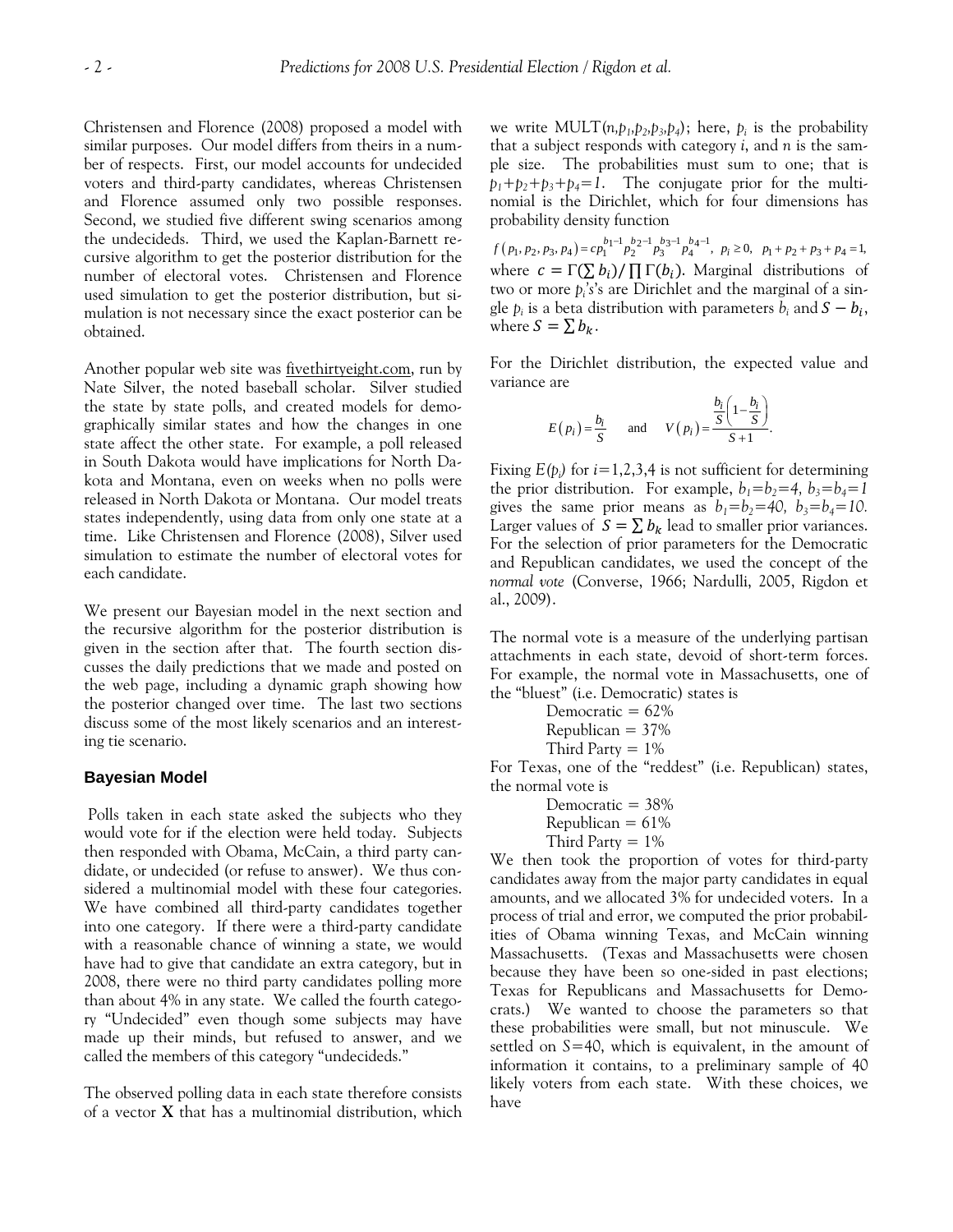$$
b_1 = 40(1 - 0.03)(N_{1} - \frac{1}{2}C_3) = 38.8(N_{1} - \frac{1}{2}C_3)
$$
  
\n
$$
b_2 = 40(1 - 0.03)(N_{2} - \frac{1}{2}C_3) = 38.8(N_{2} - \frac{1}{2}C_3)
$$
  
\n
$$
b_3 = 40(1 - 0.03)C_3 = 38.8C_3
$$
  
\n
$$
b_4 = 40 \times 0.03 = 1.2,
$$

where *NVi* is the normal vote for candidate *i* in the state under consideration, and  $C_3$  is the proportion of votes going to all third-party candidates combined. For states in which polls were frequently taken, there was sufficient information so that the prior distribution had little effect on the posterior. For states where polls were infrequently taken, such as Hawaii and North Dakota, the prior exerted much greater influence on the posterior. See Rigdon et al. (2009) for a further discussion of the choice of the prior parameters.

Then, given the observed multinomial data **X** from the state poll, the posterior distribution is

```
p|X ~ DIRICHLET(x_1 + b_1, x_2 + b_2, x_3 + b_3, x_4 + b_4).
```
Subjects who responded "undecided" play a key role in the determination of the probability of winning a state. Since the behavior of undecideds can turn an election one way or the other, we looked at five different scenarios about how they would cast their votes. The three numbers below give the split of the undecideds to Obama/McCain/Third Party. These scenarios provide gaps of 0, 5, and 10 percentage points between the Democratic and Republican split of the undecideds.

- 1. Strong Democratic swing (undecideds split 53.2/43.2/3.6, 10 point gap)
- 2. Weak Democratic swing (undecideds split 50.6/45.6/3.8, 5 point gap)
- 3. Neutral scenario (undecideds split 48/48/4, 0 point gap)
- 4. Weak Republican swing (undecideds split 45.6/50.6/3.8, 5 point gap)
- 5. Strong Republican swing (undecideds split 43.2/53.2/3.6, 10 point gap).

The posterior probability that Obama would win a state under the neutral scenario is obtained by integrating the marginal posterior of  $(p_1, p_2)$  over the region where  $p_1 > p_2$ . For the other scenarios, the split of undecideds becomes a factor and we must integrate over the appropriate region in the  $(p_1, p_2, p_4)$  space. For example, under the weak Democratic swing, the probability that Obama wins is obtained by integrating over the region where  $p_1+0.506p_4$ > $p_2+0.456p_4$ . Details of the required integrations and of the Bayesian analysis in general, can be found in Rigdon et al. (2009).

To illustrate the posterior, consider Missouri, the state where the polls were the closest. The joint distribution for  $(p_1, p_2)$ , and the marginals for  $p_1$  (Obama) and  $p_2$ 

(McCain), are shown in Figure 1. Since McCain was slightly ahead in Missouri, the posterior for McCain is just a bit to the right of the posterior for Obama. Doing the integration described above gave 0.302 for the probability that Obama would win Missouri.



**Figure 1.** Joint posterior for  $(p_1, p_2)$  (top) and marginal posteriors for  $p_1$  (bottom left) and  $p_2$  (bottom right).

With the results, we can compute the probability that each candidate will win each state under each swing scenario. Table 1 gives the posterior probabilities for all 51 states (really, the 50 states and the District of Columbia) under each scenario. These probabilities are conditioned on the data as of November 3, 2008, the day before election day.

Once all of the state-by-state probabilities are determined, we can use the recursive formula of Kaplan and Barnett (2003), described in the next section, to determine the posterior distribution of the number of electoral votes.

#### **Recursive Algorithm for Electoral Vote Posterior**

We treat the electoral votes in each state as a winnertake-all proposition. Two states, Maine and Nebraska, allow splitting their electoral votes, with one going to the winner of each congressional district and two to the overall winner of the state. This splitting of electoral votes had not happened until the 2008 election when one district in Nebraska went for Obama, while the other districts and the state as a whole went for McCain. We assumed that such splitting would not occur, although with more detailed polling information, such as polls from each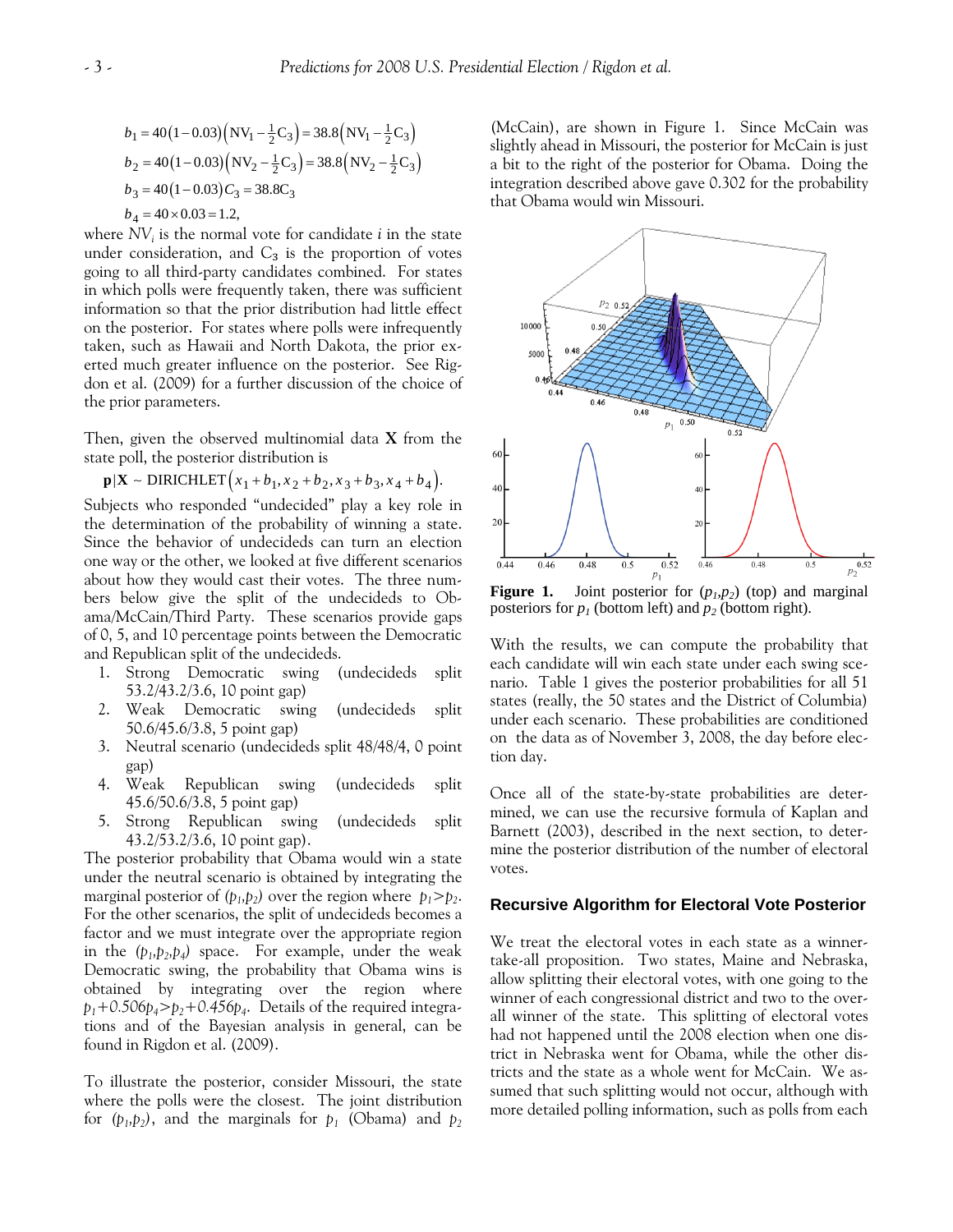| <b>State</b>           | missea, indiana, is snown in bold.<br>Electoral | Strong        | Weak               | No Swing | Weak               | Strong       |
|------------------------|-------------------------------------------------|---------------|--------------------|----------|--------------------|--------------|
|                        | <b>Votes</b>                                    | Democratic    | Democratic         |          | Republican         | Republican   |
|                        |                                                 | Swing         | Swing              |          | Swing              | Swing        |
| Alabama                | 9                                               | 0             | 0                  | 0        | 0                  | 0            |
| Alaska                 | 3                                               | 0             | 0                  | 0        | $\mathcal{O}$      | 0            |
| Arizona                | 10                                              | 0.023         | 0.015              | 0.010    | 0.007              | 0.004        |
| Arkansas               | 6                                               | 0.003         | 0.002              | 0.002    | 0.002              | 0.001        |
| California             | 55                                              | 1             | 1                  | 1        | 1                  | 1            |
| Colorado               | 9                                               | 1             | $\mathbf{1}$       | 1        | $\mathbf{1}$       | $\mathbf{1}$ |
| Connecticut            | 7                                               |               |                    |          | 1                  |              |
| Delaware               | 3                                               |               |                    |          | 1                  |              |
| Florida                | 27                                              | 0.990         | 0.984              | 0.974    | 0.960              | 0.940        |
| Georgia                | 15                                              | 0.049         | 0.039              | 0.031    | 0.025              | 0.020        |
| Hawaii                 | $\overline{4}$                                  | 1             | 1                  | 1        | 1                  | 1            |
| Idaho                  | 4                                               | 0             | $\mathcal{O}$      | 0        | $\circ$            | 0            |
| Illinois               | 21                                              |               | 1                  | 1        | 1                  | 1            |
| Indiana                | 11                                              | 0.433         | 0.350              | 0.273    | 0.206              | 0.151        |
| Iowa                   | 7                                               | 1             | $\mathbf{1}$       | 1        | 1                  | 1            |
| Kansas                 | 6                                               | 0.001         | $\circ$            | 0        | $\mathcal{O}$      | 0            |
| Kentucky               | 8                                               | 0             | 0                  | 0        | 0                  | 0            |
| Louisiana              | 9                                               | $\mathcal{O}$ | 0                  | 0        | 0                  | 0            |
| Maine                  | 4                                               | 0.999         | 0.999              | 0.999    | 0.999              | 0.998        |
| Maryland               | 10                                              | 0.994         | 0.993              | 0.992    | 0.991              | 0.990        |
| Massachusetts          | $\overline{12}$                                 | 1             | 1                  | 1        |                    | 1            |
| Michigan               | 17                                              | 1             | 1                  |          | 1                  |              |
| Minnesota              | 10                                              | 1             |                    |          |                    |              |
| Mississippi            | 6                                               | 0.001         | 0.001              | 0        | 0                  | 0            |
| Missouri               | 11                                              | 0.410         | 0.355              | 0.302    | 0.254              | 0.210        |
| Montana                | $\mathfrak{Z}$                                  | 0.387         | 0.318              | 0.256    | 0.200              | 0.157        |
| Nebraska               | 5                                               | 0             | $\mathcal{O}$      | 0        | 0                  | 0            |
| Nevada                 | 5                                               |               |                    |          |                    |              |
| New Hampshire          | 4                                               |               |                    |          |                    |              |
| New Jersey             | 15                                              |               |                    |          |                    |              |
| New Mexico             | 5                                               |               |                    |          |                    |              |
| New York               | 31                                              | 1             |                    |          | 1                  | 1            |
| North Carolina         | 15                                              | 0.795         | 0.755              | 0.708    | 0.657              | 0.607        |
| North Dakota           | $\mathfrak{Z}$                                  | 0.305         | 0.274              | 0.245    | 0.218              | 0.206        |
| Ohio<br>Oklahoma       | 20<br>$\overline{\mathcal{L}}$                  | 0             | 1<br>$\mathcal{O}$ | 1<br>0   | 1<br>$\mathcal{O}$ | 0.997<br>0   |
|                        | 7                                               |               |                    |          |                    |              |
| Oregon<br>Pennsylvania | 21                                              |               |                    |          |                    |              |
| Rhode Island           | $\overline{4}$                                  |               |                    | 1        | 1                  |              |
| South Carolina         | 8                                               | 0.001         | 0.001              | 0.001    | 0.001              | 0            |
| South Dakota           | 3                                               | 0.001         | 0.001              | 0.001    | 0                  | 0            |
| Tennessee              | 11                                              | 0             | 0                  | 0        | 0                  | 0            |
| Texas                  | 34                                              | 0             | 0                  | 0        | 0                  |              |
| Utah                   | 5                                               | 0             | 0                  | 0        | 0                  | 0            |
| Vermont                | $\mathfrak{Z}$                                  |               |                    |          |                    |              |
| Virginia               | 13                                              |               |                    | 0.999    | 0.999              | 0.999        |
| Washington             | 11                                              |               |                    |          |                    |              |
| Washington DC          | $\mathfrak{Z}$                                  |               |                    |          |                    |              |
| West Virginia          | 5                                               |               |                    |          | 0                  |              |
| Wisconsin              | $10\,$                                          |               |                    |          |                    |              |
| Wyoming                | $\mathfrak{Z}$                                  | 0             | $\mathcal{O}$      | 0        | 0                  | 0            |

**Table 1.** Posterior probabilities that Obama wins each state under the five swing scenarios. The one state that our model missed, Indiana, is shown in bold.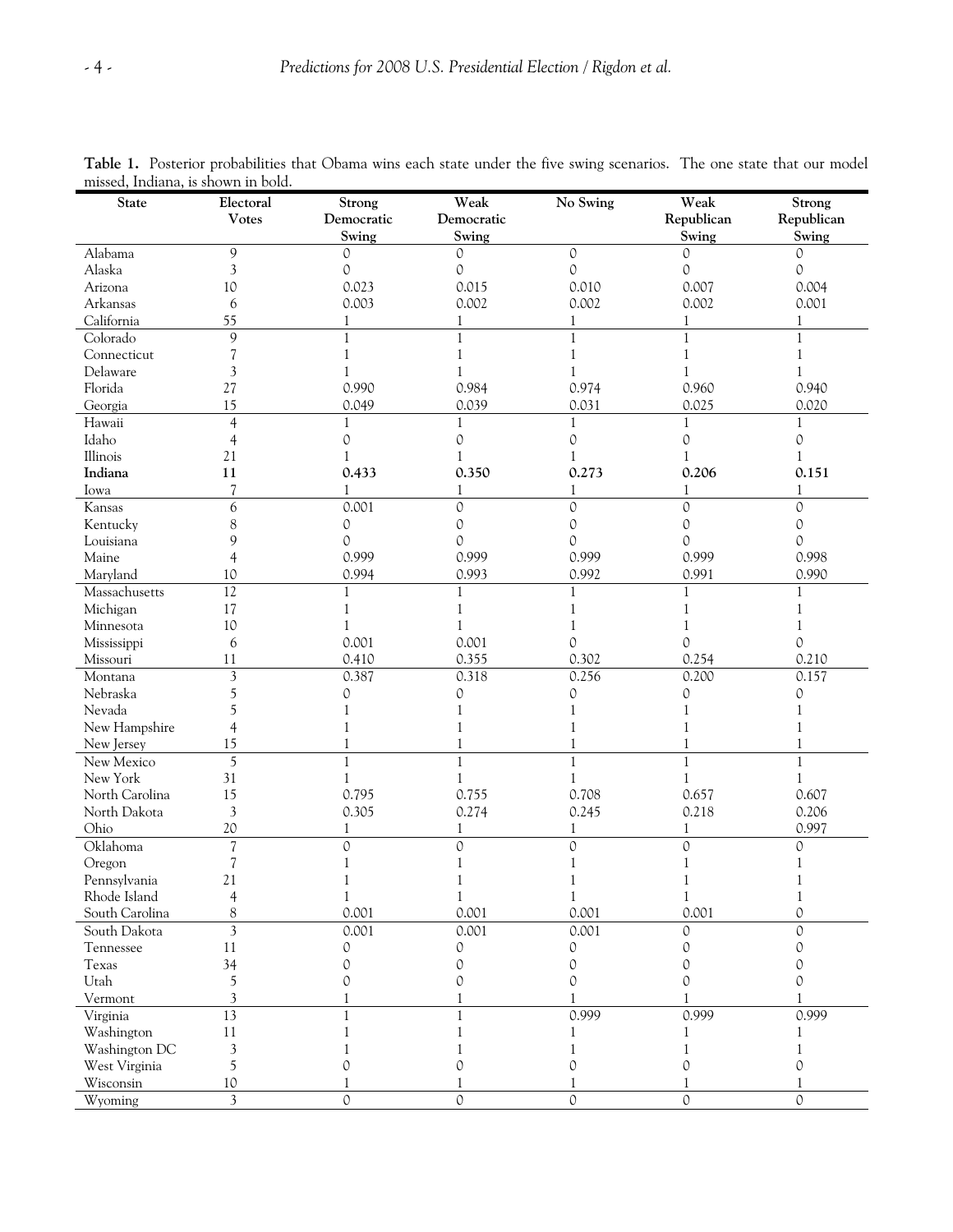congressional district, this could be accounted for. We also assumed that there were no faithless electors (electors who cast their vote for a candidate who did not win the state, as happened in 1988 when one elector from West Virginia voted for Lloyd Bentson, in 2000 when one elector from the District of Columbia submitted a blank ballot, and most recently (2004), when one elector from Minnesota voted for John Ewards [sic]).

Under these assumptions, we can find the posterior distribution for the number of electoral votes for a candidate using a recursive formula developed by Kaplan and Barnett (2003). Our description of the algorithm follows the reasoning in their paper.

Consider a particular candidate, say Barack Obama. Suppose that state *i* has  $v_i$  electoral votes. We will let  $V_i$ denote the random variable that is equal to the number of electoral votes that Obama wins in state *i*, and we let *pi* denote the posterior probability that Obama wins state *i*. Then by the winner-take-all nature of the electoral college, the possible values for *Vi* are 0 and *vi* , with probabilities

$$
P(V_i = v) = \begin{cases} p_i, & v = v_i \\ 1 - p_i, & v = 0. \end{cases}
$$

Now, let  $T_k$  be the number of electoral votes for Obama in states 1 through  $k$ ; that is

$$
T_k = \sum_{i=1}^k V_i.
$$
 (1)

The total number of electoral votes for Obama is then *T51* (since we count DC as a state as far as the Electoral College goes). The posterior mean and variance can be computed immediately from equation (1):

and

$$
Var(T_{51}) = \sum_{i=1}^{51} Var(V_i) = \sum_{i=1}^{51} p_i (1 - p_i) v_i.
$$

 $(T_{51}) = \sum E(V_i) = \sum p_i v_i$ 

51 51  $(51)^{2} \sum_{i=1}^{n} E(V_i)^{2} \sum_{i=1}^{n} p_i$  $E(T_{51}) = \sum E(V_i) = \sum p$  $=\sum_{i=1}E(V_i)=\sum_{i=1}p_i v_i$ 

Now, since  $T_{k+1} = T_k + V_{k+1}$  we can write

$$
P(T_{k+1} = t) = (1 - p_{k+1})P(T_k = t) + p_{k+1}P(T_k = t - v_{k+1})
$$
 (2)  
for  $t = 0, 1, 2, ..., 538$  and  $k = 1, 2, ..., 51$ , where  $T_0 = 0$ .  
The formula in (2) is the recursive algorithm of Kaplan  
and Barnett (2003).

To illustrate the algorithm, suppose the posterior probabilities for Obama winning Missouri, Indiana, and North Carolina are as shown in Table 2. (These were three of the closest states in the 2008 election.). If we treat these states in this order (Missouri, Indiana, and North Carolina), then after the first state, Missouri, which has 11 electoral votes,

$$
P(T_1 = t) = (1 - p_1) P(T_0 = t) + p_1 P(T_0 = t - 11).
$$

These probabilities on the right are zero unless *t=0* or *t=11*. This gives

$$
P(T_1 = 0) = 1 - p_1 = 0.6
$$
  
\n
$$
P(T_1 = 11) = p_1 = 0.4
$$
  
\n
$$
P(T_1 = t) = 0, \qquad t \neq 0, 11
$$

**Table 2.** Hypothetical probabilities that Obama wins Missouri, Indiana, North Carolina.

|                | Posterior Proba- | Number of Elec- |
|----------------|------------------|-----------------|
|                | bility of Win-   | toral Votes for |
|                | ning the State   | the State       |
| State          |                  |                 |
| Missouri       | 0.4              | 11              |
| Indiana        | 0.5              | 11              |
| North Carolina | 0.6              | 15              |

Next, consider state 2, Indiana, which also has 11 electoral votes:

$$
P(T_2 = t) = (1 - p_2)P(T_0 = t) + p_2P(T_1 = t - 11).
$$

The possible values for  $T_1$  are 0, 11, and 22, with probabilities

$$
P(T_2 = 0) = (1 - p_2)P(T_1 = 0) + p_2P(T_1 = 0 - 11) = 0.5 \times 0.6 + 0.5 \times 0 = 0.3
$$
  

$$
P(T_2 = 11) = (1 - p_2)P(T_1 = 11) + p_2P(T_1 = 11 - 11)
$$

$$
= (1 - p_2) p_1 + p_2 (1 - p_1) = 0.5 \times 0.4 + 0.5 \times 0.6 = 0.5
$$

$$
P(T_2 = 22) = (1 - p_2)P(T_1 = 22) + p_2P(T_1 = 22 - 11)
$$
  
= 0.5 × 0 + 0.5 × 0.4 = 0.2.

For *i*=3 (North Carolina, which has 15 electoral votes) we have

$$
P(T_3 = t) = (1 - p_3)P(T_1 = 22) + p_3P(T_2 = t - 15)
$$

The possible values for  $T_3$  are 0, 11, 15, 22, 26, and 37, with probabilities

*T* 0 11 15 22 26 37 *P(T3=t)* 0.12 0.20 0.18 0.08 0.30 0.12

This process continues until all 51 states have been accounted for. The computing effort for this algorithm is proportional to the product of the number of states and the total number of electoral votes. This is much better than considering all  $2^{51}$  = 2,251,799,813,685,248 possible outcomes.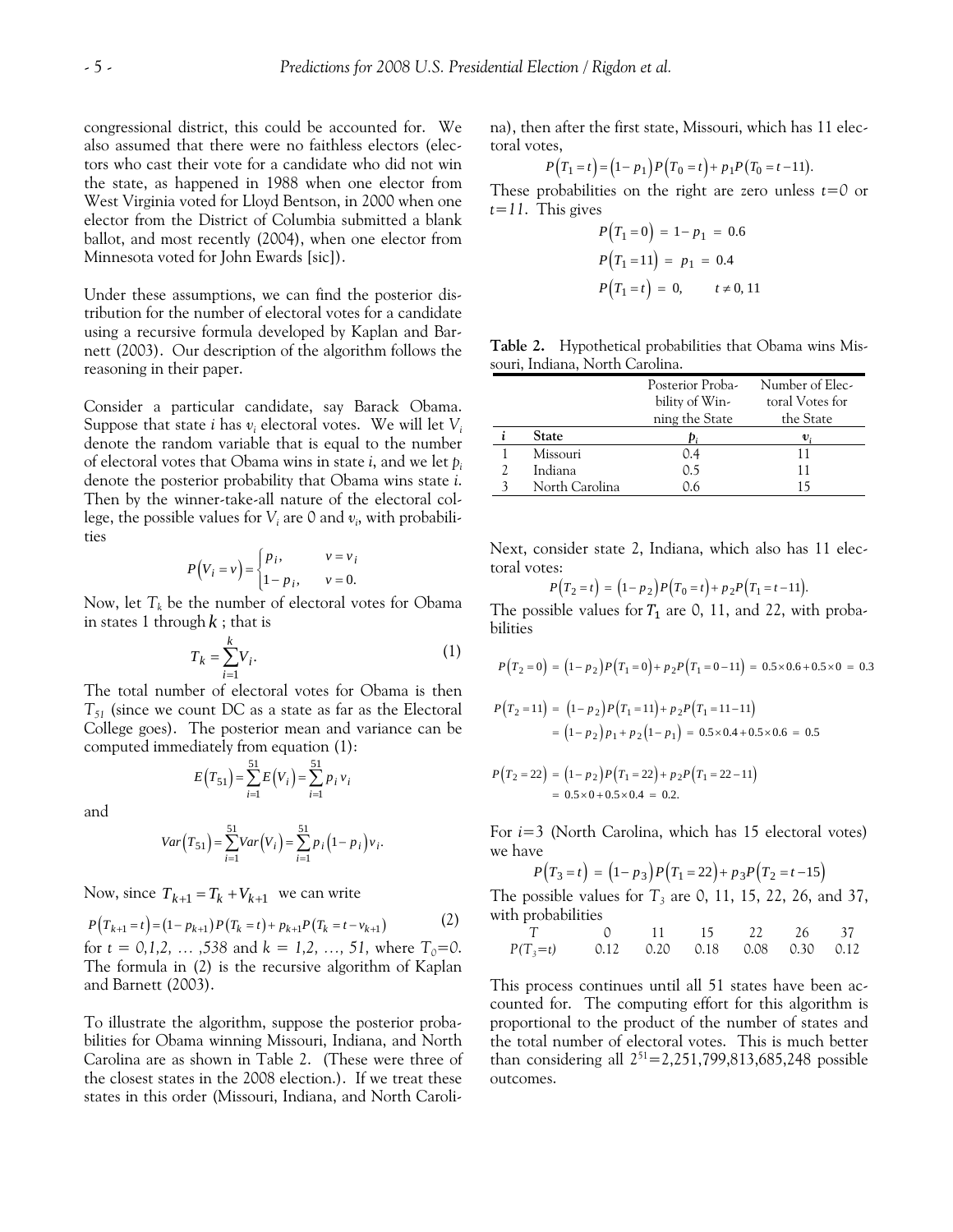# **Daily Predictions**

 During the two months prior to the November 4, 2008 presidential election, we kept track of all state polls (from www.realclearpolitics.com) and (almost) daily we updated the state-by-state probabilities. We then found the posterior distribution of each  $p_i$ ,  $i = 1, 2, ..., 51$ . We ran the Kaplan and Barnett (2003) algorithm to find the posterior distribution for electoral votes.

Christensen and Florence (2008) discuss the choice of weighting schemes for the most recent polls. A number of plans can be constructed. The simplest is to use the most recent poll and ignore all others. Another is to use all polls within the last *n* days. Christensen and Florence propose the following weight functions, where *t* is the age of the poll in days,

and

$$
w_2(t) = \begin{cases} 1 - t/14, & t \le 13 \\ 0.05, & t > 13. \end{cases}
$$

 $t_1(t) = \begin{cases} 1 - t/70, & t \le 56 \\ 0.2, & t > 56 \end{cases}$  $w_1(t) = \begin{cases} 1 - t/70, & t \le 0.2, \\ 0.2, & t > 0.4 \end{cases}$ 

The first gives more weight to older samples than the second; conversely,  $w_2(t)$  gives heavy weight to the most recent polls, and very little weight to older polls.

We considered several weighting schemes. One was to weight the sample sizes by  $w(t) = 2^{-t}$ . For example, if one poll with 500 voters was released today *(t=0)* and the only other poll was released three days ago (*t=*3) and had a sample of 800 voters, then the weights would be  $w(0)=1$  and  $2(3) = 2^{-3} = 1/8$ , with effective sample sizes of 500 and  $100 = 800 \times 1/8$ . Thus the combined sample would consist of 600 likely voters, and we would scale the numbers for each candidate. For example, if 54% (270) of the 500 likely voters were for Obama in the most recent poll and if 60% (480) of the 800 were for Obama in the poll that was three days old, then the number for Obama in the combined poll would be 270 +  $480 \times 1/8 = 330$ . Thus, we would treat it as if the sample of size 600 had 330 likely voters who prefer Obama, yielding a percentage of 55%. This weighting scheme places heavy weights on the most recent polls and some, but small, weight on previous polls. After a poll is a week or so old, the effect is negligible.

We also considered weighting schemes that gave a weight of 1 if the poll was less than *K* days old, and 0 otherwise. In the end, we used this scheme. We combined all polls so long as they were less than seven days old; otherwise we discarded them.

Figure 2 shows the posterior distribution for the number of electoral votes that we posted on the morning of November 4, the day of the election. Clearly, the probability of Obama winning was nearly one at that time. The probability of Obama winning did, however fluctuate over time. Figure 3 shows the probability of each candidate winning the election from about mid-August until the day of the election. At the top of Figure 3 we show some of the important milestones in the election. McCain's rise in the polls followed the selection of Sarah Palin (8/29) and the end of the Republican National Convention (9/3). For a brief time in mid-September, McCain had the higher probability of winning. This lead quickly evaporated, and Obama's probability of winning went back to nearly one. Very few noteworthy events happened in mid-September, so it is difficult to determine the reason for McCain's fall.



**Figure 2**. Posterior probability histogram for the number of electoral votes for Barack Obama on November 4, 2008.



**Figure 3.** Posterior probability of winning the 2008 presidential election. Obama (Squares), McCain (Circles), and Tie (Triangles).

A dynamic graphic is available (at the journal's web site, along with the spreadsheets containing the data) that shows the posterior distribution changing across time,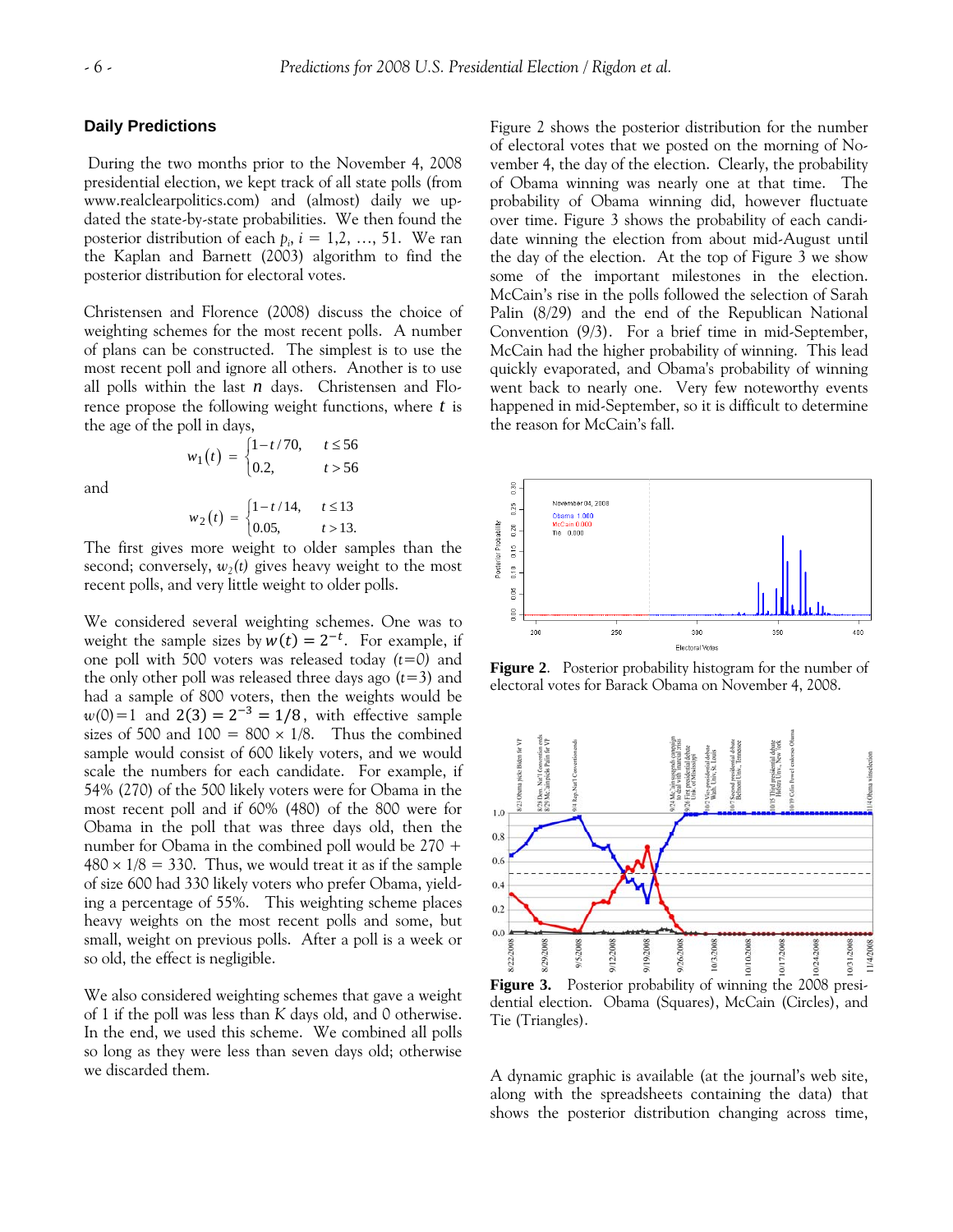from early August through election day. Early on, most of the posterior distribution (for Obama) lies to the right of 270. This gradually shifts downward until September 19, when the probability of winning the election was approximately 0.26 for Obama and 0.72 for McCain (and a small probability for a tie). From late September through early October, the posterior shifted back in Obama's favor until nearly all of the probability for Obama was above 270.

#### **Most Likely Scenarios**

It is rather remarkable that so few states were in play in the 2008 election. In 41 of the 51 states (including DC), the leading candidate had a probability of 0.999 or higher of winning. Thus, among the  $2^{51}$  possible outcomes, most had practically zero chance of occurring. However, among all these possible outcomes, the most likely one, given the prior information and all of the poll results, is the one where the leading candidate wins each state. The most likely outcome is shown in Table 3. Christensen and Florence (2008) made a case for independence among the states. Under the assumption of independence, the most likely scenario has probability

 $P = P(M \text{ wins AL} \wedge M \text{ wins AK} \wedge M \text{ wins AR} \wedge O \text{ wins AR} \wedge$  $\cdots \wedge$  O wins WI  $\wedge$  M wins WY)

#### $P(M \text{ wins AL}) P(M \text{ wins AK}) P(M \text{ wins AR}) P(O \text{ wins AR}) \times P(P(M \text{ wins AR}))$  $\cdots$ *×P*(O wins WI)*P*(M wins WY).

where "M" indicates McCain and "O" indicates Obama. At the time of the last polls, McCain had the greater chance of winning Alabama (AL), Alaska (AK), Arizona (AZ), …, and Wyoming (WY), while Obama had the greater chance of winning Arkansas (AK), …, and Wisconsin (WI). Although this is the most likely scenario, it has probability of only 0.186 given the prior and the data. The next most likely scenario, is that the closest state (in terms of the posterior probabilities of winning) goes to the candidate with the smaller posterior probability, in this case, Missouri, and all other states go to the leading candidate. The most likely scenarios continue with all states but one going to the candidate with the higher probability of winning through the top five states, measured in the closeness of the posterior probabilities. Then come various combinations of two states. Table 3 shows the 26 most likely scenarios.

In the 2008 election, the leading candidate won all states except Indiana, where McCain was slightly ahead in the polls, yet Obama won the state. This is the fourth most likely scenario in Table 4. There was also one congressional district in Nebraska that went for Obama, so Nebraska split its electoral vote with four for McCain and

**Table 3** The most likely scenario is that the leading candidate wins in each state. This table gives the leading candidate on the day of the election.

| Obama wins:                                                      |
|------------------------------------------------------------------|
| California, Colorado, Connecticut, Delaware, District of Colum-  |
| bia, Florida, Hawaii, Illinois, Iowa, Maine, Maryland, Massachu- |
| setts, Michigan, Minnesota, Nevada, New Hampshire, New           |
| Jersey, New Mexico, New York, North Carolina, Ohio, Oregon,      |
| Pennsylvania, Rhode Island, Vermont, Virginia, Washington,       |
| Wisconsin                                                        |
| McCain wins:                                                     |
|                                                                  |
| Alabama, Alaska, Arizona, Arkansas, Georgia, Idaho, Indiana,     |
| Kansas, Kentucky, Louisiana, Mississippi, Missouri, Montana,     |
| Nebraska, North Dakota, Oklahoma, South Carolina, South          |

**Table 4.** Most likely scenarios, given prior information and all poll results. The fourth most likely scenario is what actually occurred, with the exception of the split of Nebraska's electoral votes.

| Rank                     | Scenario                    | Posterior Probability |
|--------------------------|-----------------------------|-----------------------|
| $\mathbf{1}$             | Leading Candidate Wins Each | 0.186                 |
|                          | State                       |                       |
|                          | All but MO                  | 0.080                 |
| $\frac{2}{3}$            | All but NC                  | 0.076                 |
| $rac{4}{5}$              | All but IN                  | 0.069                 |
|                          | All but MT                  | 0.065                 |
| $\overline{6}$           | All but ND                  | 0.062                 |
| $\overline{\mathcal{U}}$ | All but MO, NC              | 0.033                 |
| 8                        | All but MO, IN              | 0.029                 |
| 9                        | All but NC, IN              | 0.028                 |
| 10                       | All but MO, MT              | 0.028                 |
| 11                       | All but NC, MT              | 0.027                 |
| 12                       | All but MO, ND              | 0.027                 |
| 13                       | All but NC, ND              | 0.025                 |
| 14                       | All but IN, MT              | 0.024                 |
| 15                       | All but IN, ND              | 0.023                 |
| 16                       | All but MT, ND              | 0.022                 |
| 17                       | All but MO, IN, NC          | 0.012                 |
| 18                       | All but MO, NC, MT          | 0.011                 |
| 19                       | All but MO, NC, ND          | 0.011                 |
| 20                       | All but MO, IN, MT          | 0.010                 |
| 21                       | All but NC, IN, MT          | 0.010                 |
| 22                       | All but MO, IN, ND          | 0.010                 |
| 23                       | All but NC, IN, ND          | 0.009                 |
| 24                       | All but MO, MT, ND          | 0.009                 |
| 25                       | All but NC, MT, ND          | 0.009                 |
| 26                       | All but IN, MT, ND          | 0.008                 |
|                          | Sum of Above Probabilities  | 0.902                 |

one for Obama. In our final prediction, the posterior expected number of electoral votes for Obama was 356.3 and for McCain, it was 181.7. In the end, Obama won 365 and McCain won 173 electoral votes. In terms of states, we predicted correctly all states except Indiana and one Congressional District in Nebraska. Thus, counting electoral votes in the various states where each